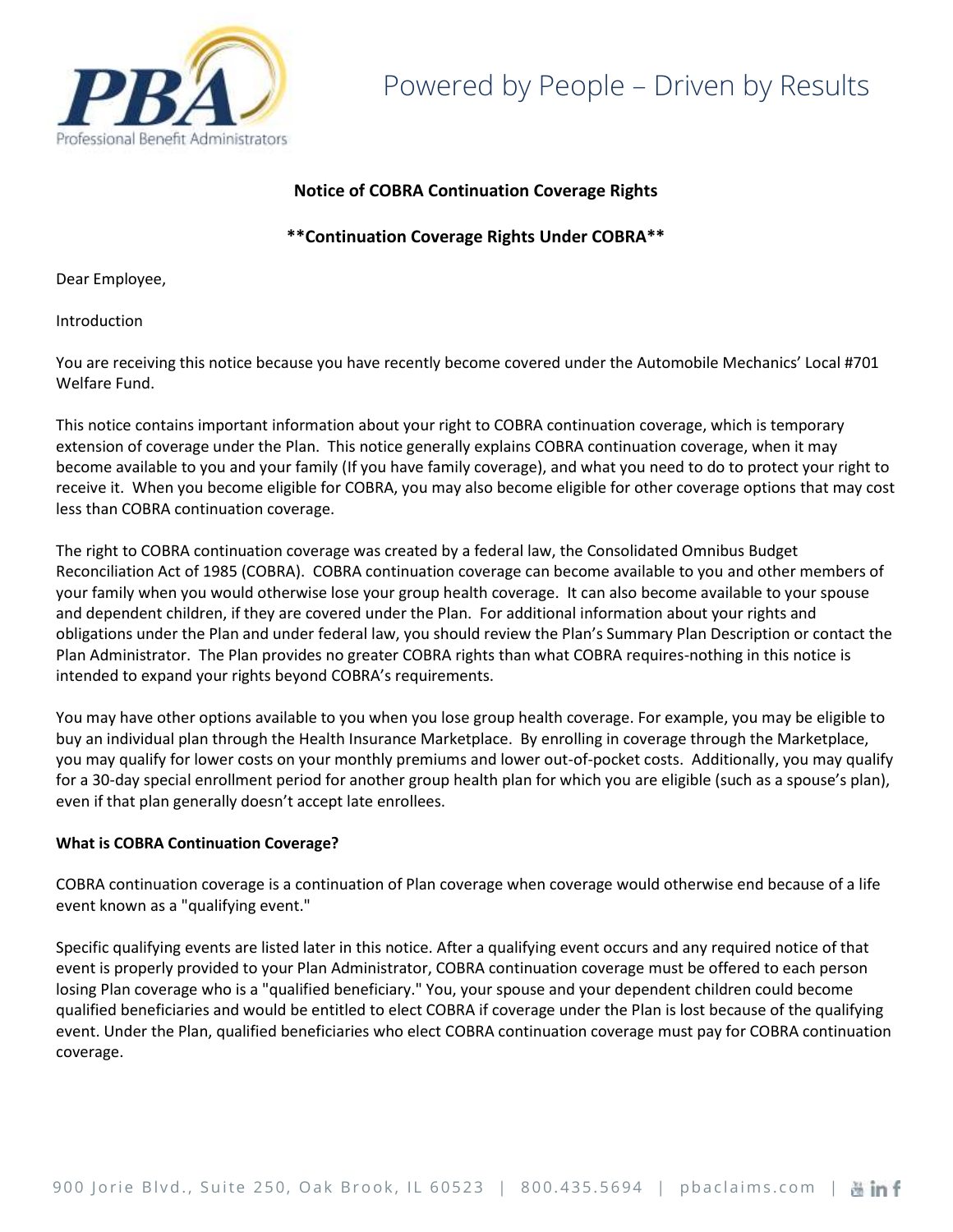### **Who is Entitled to Elect COBRA?**

If you are an employee, you will be entitled to elect COBRA if you lose your coverage under the Plan because either one of the following qualifying events happens:

- Your hours of employment are reduced, or
- Your employment ends for any reason other than your gross misconduct.

If you are the spouse of an employee, you will be entitled to elect COBRA if you lose your coverage under the Plan because any of the following qualifying events happens:

- Your spouse dies;
- Your spouse's hours of employment are reduced;
- Your spouse's employment ends for any reason other than gross misconduct;
- Your spouse becomes covered by Medicare benefits (Part A, Part B, or both; or
- You become divorced or legally separated from your spouse.

Also, if your spouse (the employee) reduces or eliminates your group health coverage in anticipation of divorce or legal separation, and a divorce or legal separation later occurs, then the divorce or legal separation may be considered a qualifying event for you even though your coverage was reduced or eliminated before the divorce or legal separation.

Your dependent children will become qualified beneficiaries if they lose coverage under the Plan because any of the following qualifying events happens:

- The parent-employee dies;
- The parent-employee's hours of employment are reduced;
- The parent-employee's employment ends for any reason other than their gross misconduct;
- The parent-employee becomes covered by Medicare benefits (Under Part A, Part B, or both);
- The parents become divorced or legally separated; or
- The child stops being eligible for coverage under the Plan as a "dependent child."

## **When is COBRA Coverage Available?**

The Plan will offer COBRA continuation coverage to qualified beneficiaries only after the Plan Administrator has been notified that a qualifying event has occurred. The employer must notify the Plan Administrator of the following events:

- The end of employment or reduction of hours of employment,
- Death of the employee
- Commencement of a proceeding in bankruptcy with respect to the employer or
- The employee's becoming covered by Medicare benefits (Under Part A, Part B, or both)

You Must Give Notice of Some Qualifying Events: For the other qualifying events (divorce or legal separation of the employee and spouse or a dependent child's losing eligibility for coverage as a dependent child), you must notify the Plan Administrator within 60 days after the qualifying event occurs. You must provide this notice, in writing, to the Plan Administrator or their designee. A "Notice of Change Form" is available, free of charge, from the Plan Administrator.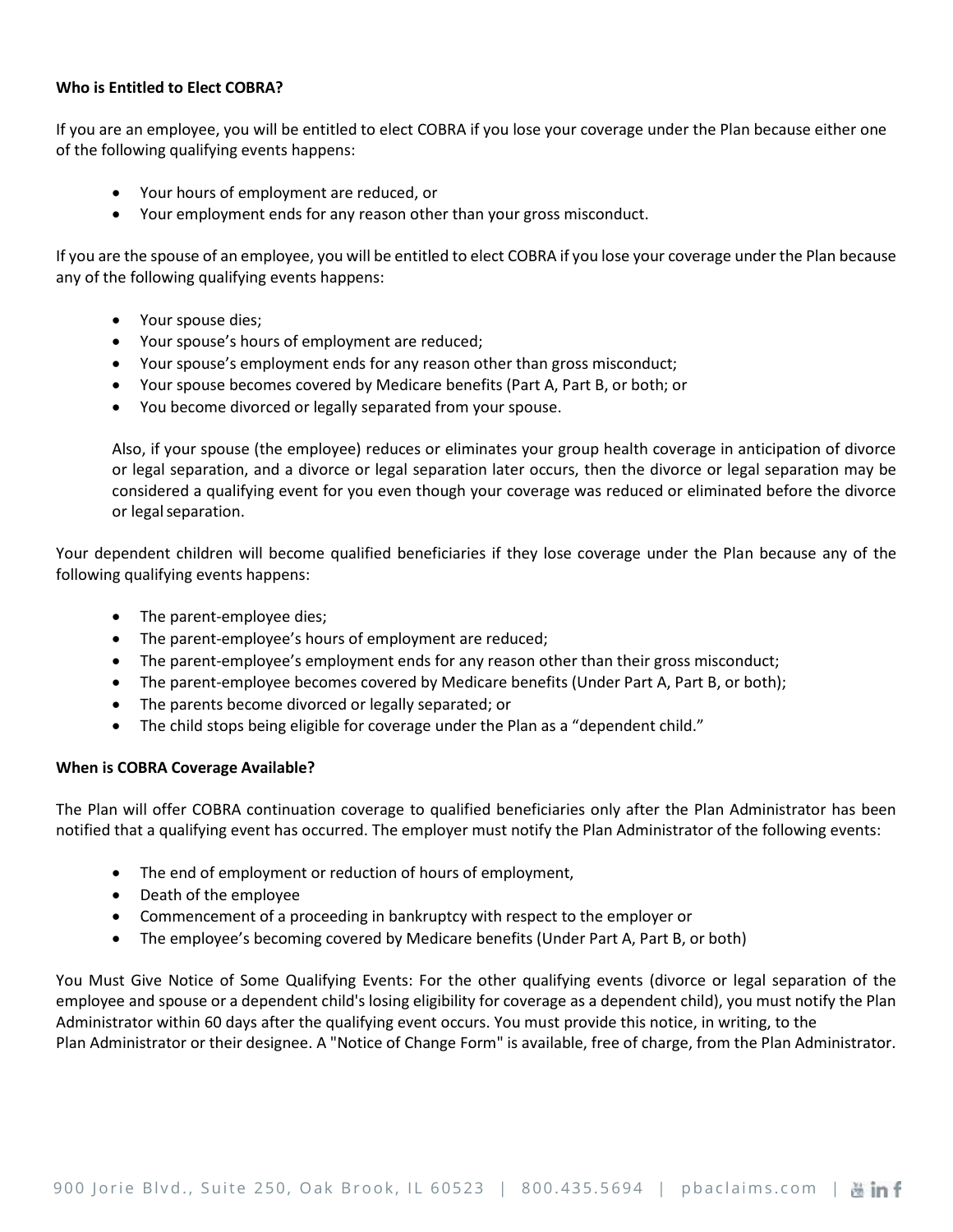### **How is COBRA Continuation Coverage Provided?**

Once the Plan Administrator receives notice that a qualifying event has occurred, COBRA continuation coverage will be offered to each of the qualified beneficiaries. Each qualified beneficiary will have an independent right to elect COBRA continuation coverage. Covered employees may elect COBRA continuation coverage on behalf of their spouses, and parents may elect COBRA continuation coverage on behalf of their children. Any qualified beneficiary for whom COBRA is not elected within the 60-day election period specified in the Plan's COBRA election notice will lose their right to elect COBRA.

## **How Long Does COBRA Coverage Last?**

COBRA continuation coverage is a temporary continuation of coverage that generally lasts for 18 months due to employment termination or reduction of hours of work. When the qualifying event is the death of the employee, the employee's becoming covered by Medicare benefits (under Part A, Part B, or both), your divorce or legal separation, or a dependent child's losing eligibility as a dependent child, COBRA continuation coverage lasts for up to a total of 36 months.

When the qualifying event is the end of employment or reduction of the employee's hours of employment, and the employee became entitled to Medicare benefits less than 18 months before the qualifying event, COBRA continuation coverage for qualified beneficiaries other than the employee lasts until 36 months after the date of Medicare entitlement. For example, if a covered employee becomes covered by Medicare 8 months before the date on which his employment terminates, COBRA continuation coverage for his spouse and children can last up to 36 months after the date of Medicare entitlement, which is equal to 28 months after the date of the qualifying event (36 months minus 8 months). This COBRA coverage period is available only if the employee becomes covered by Medicare within 18 months before the termination or reduction of hours.

COBRA coverage under the Health FSA component can last only until the end of the year in which the qualifying event occurred - see the paragraph below entitled "Health FSA Component".

The COBRA coverage periods described above are maximum coverage periods. COBRA coverage can end before the end of the maximum coverage periods described in this notice for several reasons, which are described in the Plan's summary plan description. There are two ways (described in the following paragraphs) in which the period of COBRA coverage resulting from a termination of employment or reduction of hours can be extended. (The period of COBRA coverage under the Health FSA cannot be extended under any circumstances.)

### **Disability Extension of COBRA Coverage**

If a qualified beneficiary is determined by the Social Security Administration to be disabled and you notify the Plan Administrator in a timely fashion, all of the qualified beneficiaries in your family may be entitled to receive up to an additional 11 months of COBRA continuation coverage, for a total maximum of 29 months. This extension is available only for qualified beneficiaries who are receiving COBRA coverage because of a qualifying event that was the covered employee's termination of employment or reduction of hours. The disability must have started at some time before the 61st day after the covered employee's termination of employment or reduction of hours and must last at least until the end of the 18-month period of continuation coverage.

You must provide a copy of the Social Security Administration's "Notice of Award" letter within 60 days of the SSA's determination. It must be mailed via regular First Class mail, or hand delivered, to the Plan Administrator.

### **Second Qualifying Event Extension of COBRA Coverage**

If your family experiences another qualifying event while receiving 18 months of COBRA continuation coverage, the spouse and dependent children in your family can get up to 18 additional months of COBRA continuation coverage, for a maximum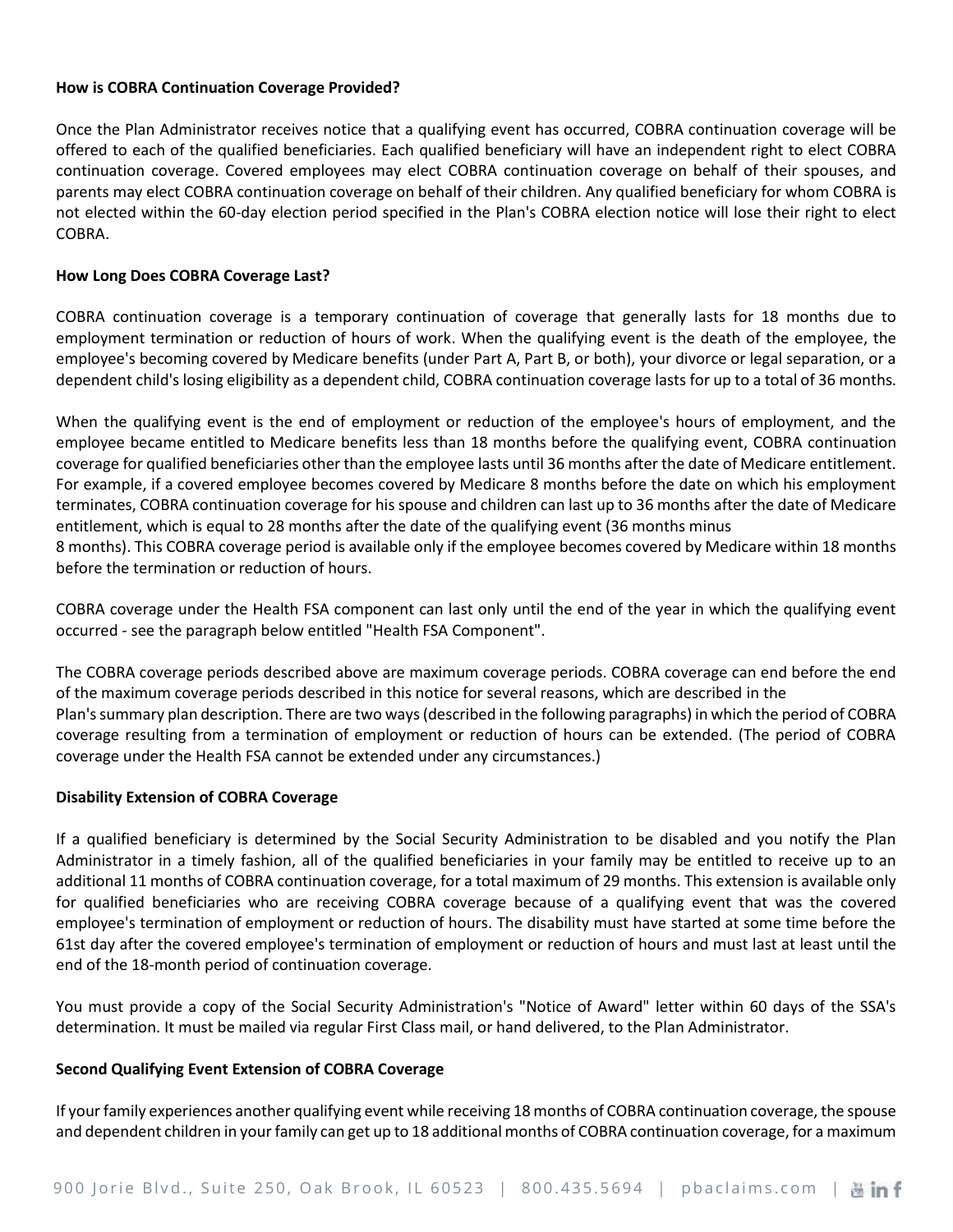of 36 months, if notice of the second qualifying event is properly given to the Plan. This extension may be available to the spouse and any dependent children receiving COBRA continuation coverage if the employee of former employee dies, becomes covered by Medicare benefits (under Part A, Part B, or both), gets divorced or legally separated, of if the dependent child stops being eligible under the Plan as a dependent child, BUT ONLY IF THE

EVENT WOULD HAVE CAUSED THE SPOUSE OR DEPENDENT CHILD TO LOSE COVERAGE UNDER THE PLAN HAD THE FIRST QUALIFYING EVENT NOT OCCURRED. This extension, due to a second qualifying event, is available only if you notify the Plan Administrator in writing of the second qualifying event within 60 days of the date of the second qualifying event.

### **If the Plan Sponsor Provides Retiree Health Coverage**

Sometimes, filing a proceeding in the bankruptcy under title 11 of the United States Code can be a qualifying event. If a proceeding in bankruptcy is filed with respect to the Plan Sponsor, and that bankruptcy results in the loss of coverage of any retired employee covered under the Plan, the retired employee will become a qualified beneficiary with respect to the bankruptcy. The retired employee's spouse, surviving spouse, and dependent children will also become qualified beneficiaries if bankruptcy results in the loss off their coverage under the Plan.

## **If the Plan Sponsor Offers health FSA Health FSA Component**

COBRA coverage under the Health FSA will be offered only to qualified beneficiaries losing coverage who have underspent accounts. A qualified beneficiary has an underspent account if the annual limit elected by the covered employee, reduced by the reimbursable claims submitted up to the time of the qualifying event, is equal to or more than the amount of the premiums for Health FSA COBRA coverage that will be charged for the remainder of the plan year. COBRA coverage will consist of the Health FSA coverage in force at the time of the qualifying event (i.e., the elected annual limit reduced by reimbursable claims submitted up to the time of the qualifying event). The use-it-or-lose-it rule will continue to apply, so any unused amounts will be forfeited at the end of the plan year, and COBRA coverage will terminate at the end of the plan year. Unless otherwise elected, all qualified beneficiaries who were covered under the Health FSA will be covered together for Health FSA COBRA coverage. However, each qualified beneficiary could alternatively elect separate COBRA coverage to cover that beneficiary only, with a separate Health FSA annual limit and a separate premium. If you are interested in this alternative, contact the Plan Administrator for more information.

## **More Information About Individuals Who May Be Qualified Beneficiaries**

Children born to or placed for adoption with the covered employee during COBRA coverage period. A child born to, adopted by, or placed for adoption with a covered employee during a period of COBRA coverage is considered to be a qualified beneficiary provided that, if the covered employee is a qualified beneficiary, the covered employee has elected COBRA coverage for himself or herself. The child's COBRA coverage begins when the child is enrolled in the Plan, whether through special enrollment or open enrollment, and it lasts for as long as COBRA coverage lasts for other family members of the employee. To be enrolled in the Plan, the child must satisfy the otherwise-applicable Plan eligibility requirements (for example, regarding age).

## **Alternate Recipients Under QMCSOs**

A child of the covered employee who is receiving benefits under the Plan pursuant to a qualified medical child support order (QMCSO) received by the Plan Administrator during the covered employee's period of employment with the Plan Administrator is entitled to the same rights to elect COBRA as an eligible dependent child of the covered employee.

### **Are there other coverage options besides COBRA Continuation Coverage?**

Yes. Instead of enrolling in COBRA continuation coverage, there may be other coverage options for you and your family through the Health Insurance Marketplace, Medicaid, or other group health plan coverage options (such as a spouse's